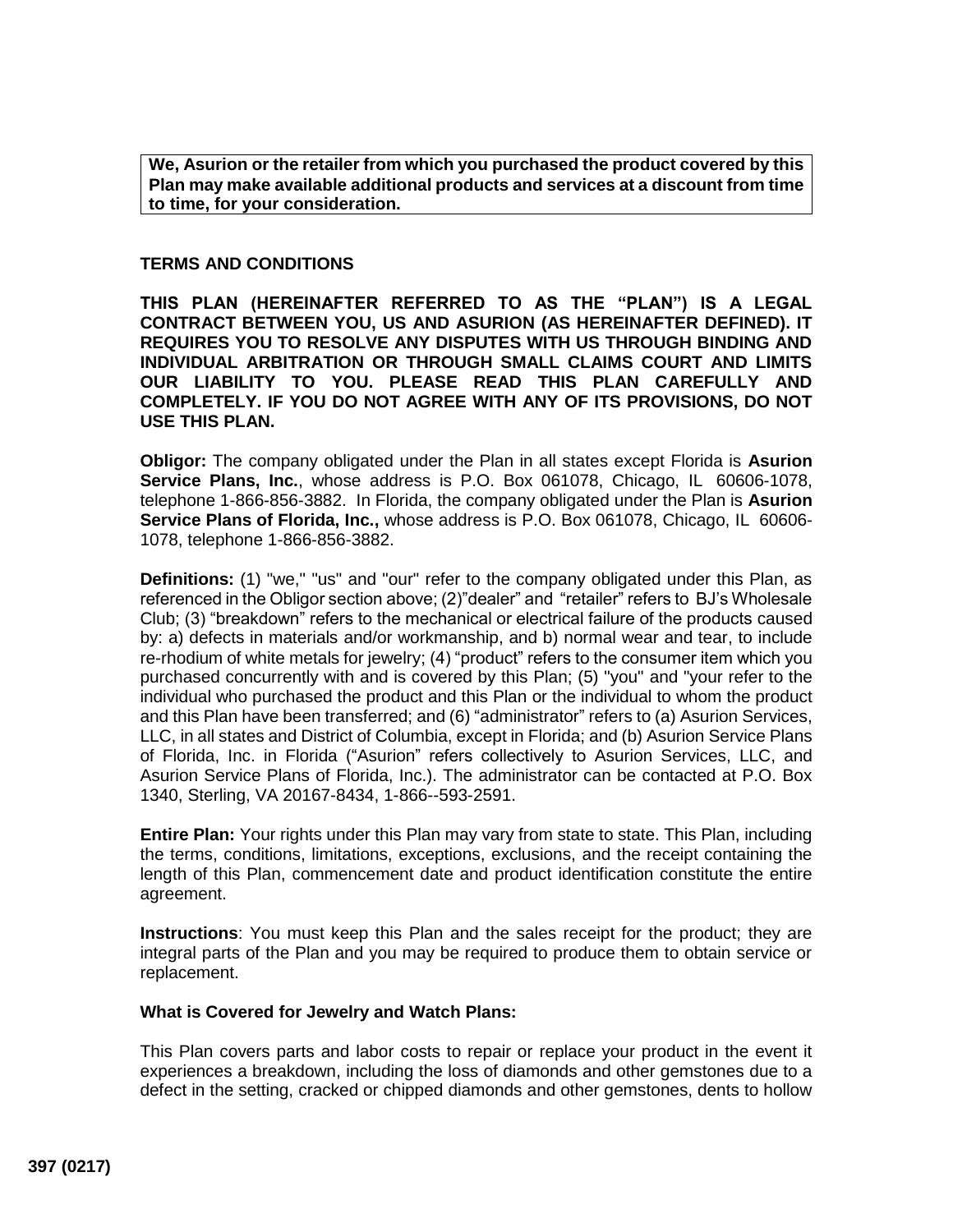jewelry, kinks, thinning bands, crystal cracks, scratches, broken crowns, stems, inner movement and bands or bracelets, or this Plan will reimburse you for authorized repairs to, or replacement of, the product, at our discretion, provided that these services are not covered under any insurance policy, any other warranty or service contract. If we determine that we cannot service your product as specified in this Plan, we may replace it with a replacement product or we may at our discretion, issue you a gift card or check for the purchase price paid for the product, excluding sales taxes, as indicated on your sales receipt. Non-original manufacturer's parts may be used for repair of the product if the manufacturer's parts are unavailable.

**Term of Coverage for Jewelry and Watch Plans:** The term and coverage begins on your date of purchase and continues for two (2) or three (3) years. This Plan will terminate if your product is replaced with a new product or you receive reimbursement for the purchase price you paid as indicated on your sales receipt, excluding sales tax, at our discretion. At our sole discretion, we may require that you return the covered product to a designated location as a condition to receiving a replacement product or reimbursement.

**How it Works:** If your product experiences a breakdown during the first thirty (30) days, return it to the retailer for an even exchange. If your product breaks down after day thirty (30), file a claim online at [\[INSERT](http://www.asurion.com/bjs) WEBSITE] or call customer service at [INSERT TOLL FREE NUMBER], [24 hours a day, 7 days a week] [INSERT HOURS OF OPERATION] to process your claim in accordance with the terms and conditions of this Plan. We will pay for the cost of shipping your product to and from the authorized service center if depot service is required. Non-original manufacturer's parts may be used for repair of the product if original parts are unavailable. All claims must be reported within thirty (30) days after expiration of this Plan.

**Limit of Liability:** For any single claim, the limit of liability under this Plan is the lesser of the cost of: (1) authorized repairs; (2) a replacement product; (3) reimbursement for authorized repairs or replacement; or (4) the price that you paid for the product, excluding taxes. The total liability under this Plan for any single covered product is: (a) replacement of the product; (b) reimbursement of the purchase price you paid for the covered product, excluding sales taxes; or (c) the total of all authorized repairs up to the original purchase price, excluding sales taxes of the single covered product. In the event that we have met any of the above conditions (a), (b) or (c) of the total liability, we shall have satisfied all obligations owed under this Plan and this Plan shall terminate.

**Free transferability**: The Plan may be transferred to a subsequent owner of the product at no additional charge. To transfer, call [INSERT TOLL FREE NUMBER] or write to Asurion at P.O. Box 1818, Sterling, VA 20167-1818. Information provided by you must include the Plan number, date of transfer, new owner's name, complete address and telephone number.

**Deductible:** There is no deductible required to obtain service for your covered product under the Plan.

# **What is not covered: (1) INCIDENTAL OR CONSEQUENTIAL DAMAGES OR PRE-EXISTING CONDITIONS; (2) DAMAGE WHICH IS NOT REPORTED**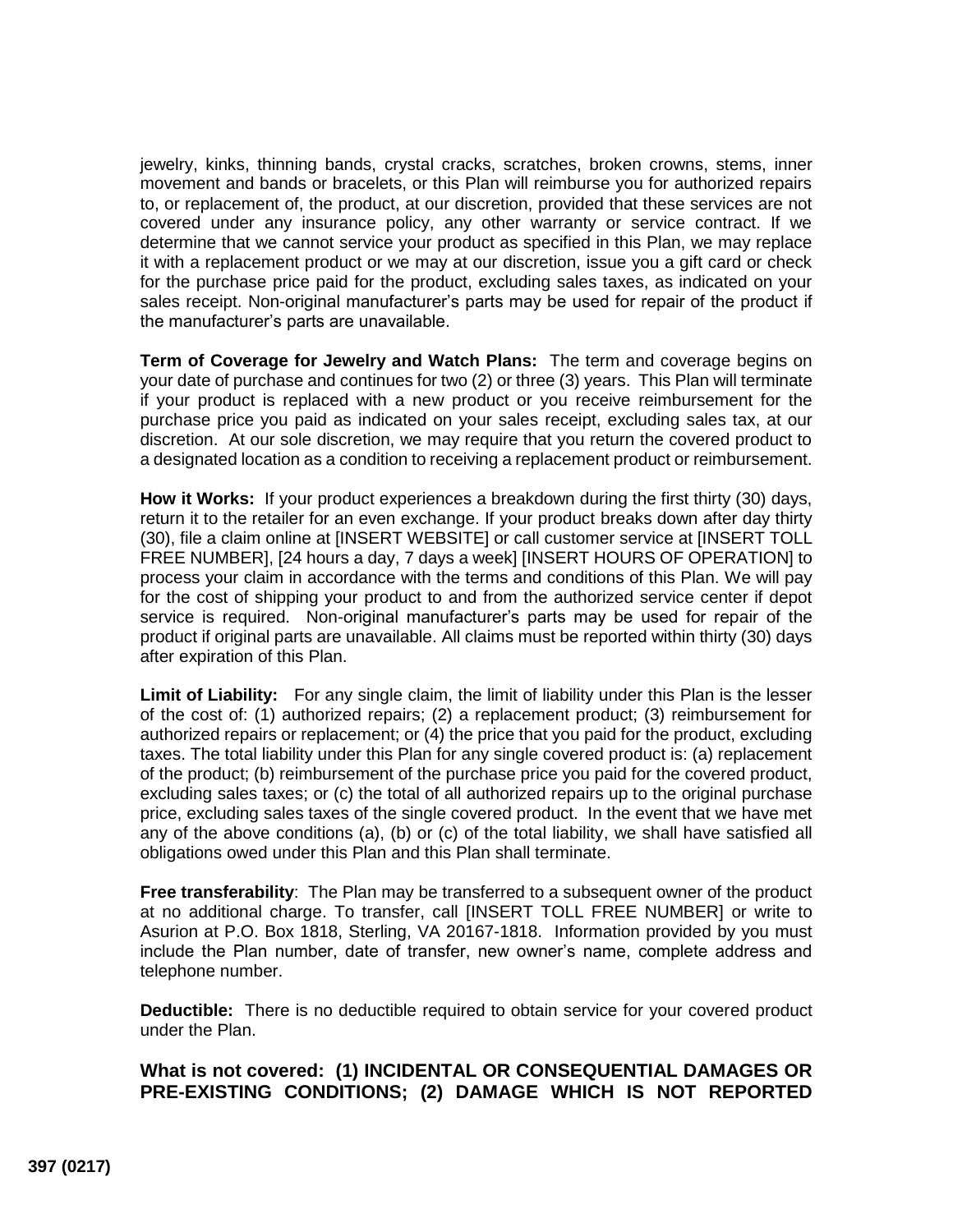**WITHIN 30 DAYS AFTER EXPIRATION OF THIS PLAN; (3) PARTS NORMALLY DESIGNATED TO BE REPLACED PERIODICALLY BY YOU OR CONSUMED DURING THE LIFE OF THE PRODUCT (E.G. BATTERIES AND BULBS); (4) ACTS OF GOD; (5) PREVENTATIVE MAINTENANCE; (6) INHERENT PRODUCT DEFECTS AND FLAWS IN GEMSTONES; (7) LOSS OF DIAMONDS, GEMSTONES OR OTHER PARTS; (8) COMMERCIALLYUSED PRODUCTS; (9) DAMAGE FROM ACCIDENT, ABUSE, MISUSE, INTRODUCTION OF FOREIGN OBJECTS INTO THE PRODUCT, TAMPERING WITH PRONGS, BEZELS OR OTHER ELEMENTS DESIGNED TO SECURE DIAMONDS OR GEMSTONES, UNAUTHORIZED PRODUCT MODIFICATIONS OR ALTERATIONS, FAILURE TO FOLLOW THE MANUFACTURER'S INSTRUCTIONS; (10) PRODUCTS WITH REMOVED OR ALTERED SERIAL NUMBERS; (11) ANY FAILURES, PARTS AND/OR LABOR COSTS OR OTHER EXPENSES INCURRED AS A RESULT OF A MANUFACTURER'S RECALL, REGARDLESS OF THE MANUFACTURER'S ABILITY TO PAY FOR SUCH REPAIRS; (12) WAR, INVASION OR ACT OF FOREIGN ENEMY, HOSTILITIES, CIVIL WAR, REBELLION, RIOT, STRIKE, LABOR DISTURBANCE, LOCKOUT OR CIVIL COMMOTION; (13) SERVICE THAT OCCURS OUTSIDE OF THE FIFTY (50) UNITED STATES OF AMERICA INCLUDING THE DISTRICT OF COLUMBIA; (14) COSMETIC DAMAGE INCLUDING SCRATCHES, PEELINGS, OR DENTS THAT DO NOT IMPEDE THE MECHANICAL FUNCTIONALITY OF THE ITEM; (15) WATER DAMAGE IF USED UNDER CONDITIONS WHICH EXCEED THE WATCH MANUFACTURER'S WATER RESISTANCE GUIDELINES; AND (16) FLAWS IN GEMSTONES.**

**Cancellation:** You can cancel this Plan at any time for any reason by surrendering it to the retailer from which you purchased this Plan during their store return policy, or at any time by emailing [INSERT EMAIL ADDRESS] or by writing the administrator at: P.O. Box 1818, Sterling, VA 20167. In the event you cancel this Plan within thirty (30) days of receipt of this Plan, you shall receive a full refund of the price paid for the Plan, less the cost of any claims that have been paid or repairs that have been made. In the event you cancel this Plan after thirty (30) days of receipt of this Plan, or if this Plan is cancelled by us or the administrator at any time, you shall receive a refund equal to 100% of the pro-rata amount of the unearned portion of the price paid for the Plan, less the cost of any claims that have been paid or repairs that have been made. This Plan may be cancelled by us or the administrator for any reason by notifying you in writing at least thirty (30) days prior to the effective date of cancellation, which notice shall state the effective date and reason for cancellation. For residents of AL, AR, CA, CO, HI, MA, MD, ME, MN, MO, NJ, NM, NV, NY, SC, TX, WA, WI and WY any refund owed and not paid or credited within thirty (30) days of cancellation shall include a 10% penalty per month.

**Renewal:** This Plan may be renewed at our discretion by calling the toll free help-line at [INSERT TOLL FREE NUMBER].

**Insurance:** This Plan is not an insurance policy, however, our obligations under this Plan are insured under an insurance policy issued by Continental Casualty Company, 333 S.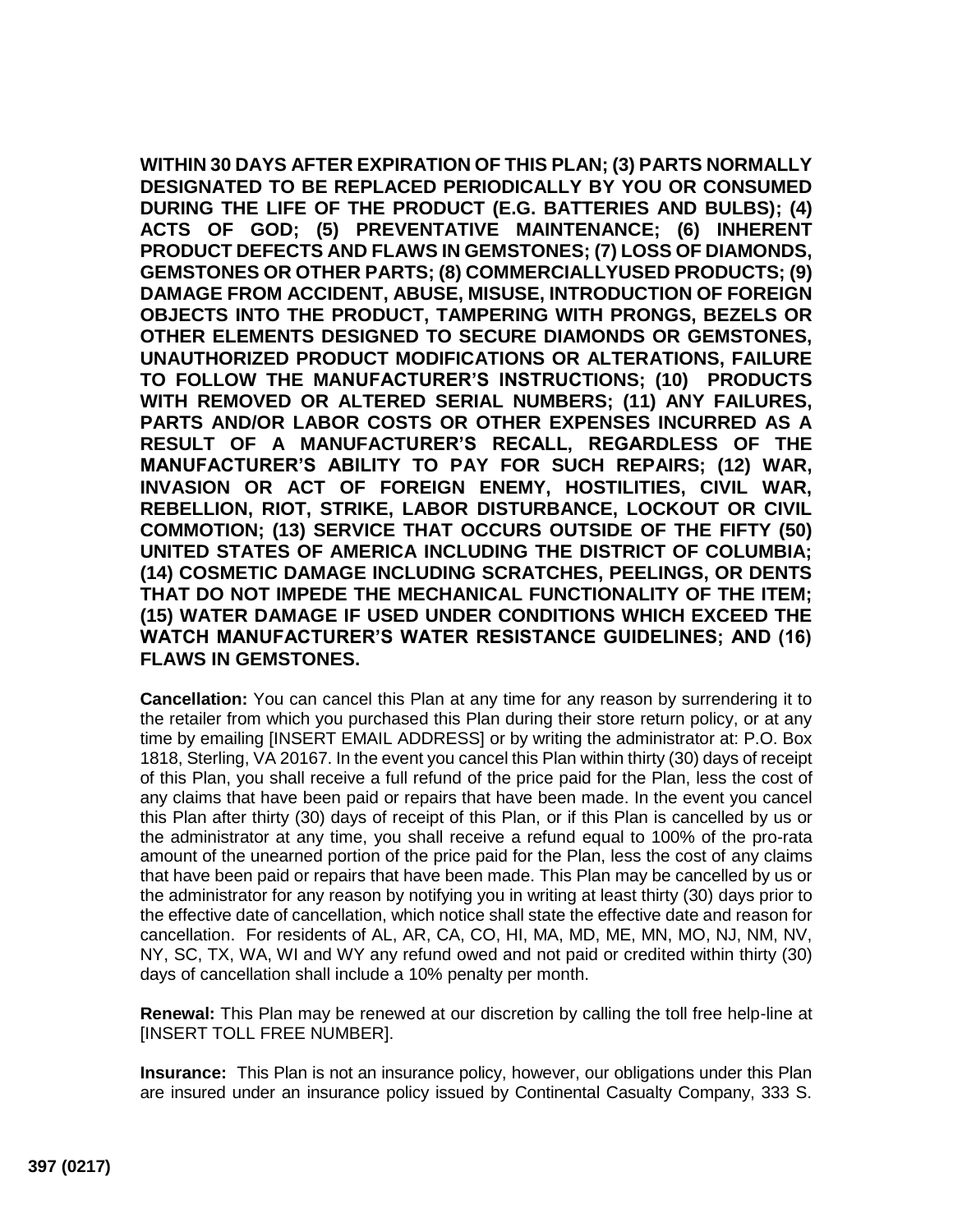Wabash Ave., Chicago, Illinois 60604. If we fail to act on your claim within sixty (60) days, you may contact Continental Casualty Company directly at 1-800-831-4262 to report your claim.

**Arbitration Agreement: For the purpose of this arbitration agreement (referred to hereinafter as the "A.A.") only, references to "we" and "us" also include (1) the respective parents, subsidiaries, affiliates, service contract insurers, agents, employees, successors and assigns of the Plan Obligor and administrator, as defined above; [and (2) [INSERT RETAILER] and its wholly owned subsidiaries, affiliates, agents, employees, successors and assigns].**

Most of your concerns about the Plan can be addressed simply by contacting us at [INSERT TOLL FREE NUMBER]. In the event we cannot resolve any dispute with you, **YOU AND WE AGREE TO RESOLVE THOSE DISPUTES THROUGH BINDING AND INDIVIDUAL ARBITRATION OR THROUGH SMALL CLAIMS COURT INSTEAD OF THROUGH COURTS OF GENERAL JURISDICTION. YOU AND WE AGREE TO WAIVE THE RIGHT TO A TRIAL BY JURY AND WAIVE THE RIGHT TO PARTICIPATE IN CLASS ACTIONS, CLASS ARBITRATIONS OR OTHER REPRESENTATIVE PROCEEDINGS.** 

**(a)** This A.A. shall survive termination of the Plan and is governed by the Federal Arbitration Act. This A.A. shall be interpreted broadly, and it includes any dispute you have with us that arises out of or relates in any way to the Plan or the relationship between you and us, whether based in contract, tort, statute, fraud, misrepresentation or otherwise. However, this A.A. does not preclude you from bringing an individual action against us in small claims court or from informing any federal, state or local agencies or entities of your dispute. They may be able to seek relief on your behalf.

**(b)** To initiate arbitration, send a written Notice of Claim by certified mail to: Legal Department, P.O. Box 110656, Nashville, TN 37122-0656. The Notice must describe the dispute and relief sought. If we do not resolve the dispute within 30 days of receipt of the Notice, you may start an arbitration with the American Arbitration Association ("AAA"). You can contact the AAA and obtain a free copy of their rules and forms at www.adr.org or 1- 800-778-7879. Asurion will reimburse you for a filing fee paid to the AAA, and if you are unable to pay a filing fee, we will pay it if you send us a written request.

**(c)** The arbitration shall be administered by the AAA in accordance with the Consumer Arbitration Rules ("Rules"). The arbitrator is bound by the terms of this A.A. and shall decide all issues, with the exception that issues relating to the enforceability of this A.A. may be decided by a court. If your dispute is for \$25,000 or less, the arbitration will be conducted by submitting documents to the arbitrator, unless you request an in-person or telephonic hearing or the arbitrator decides that a hearing is necessary. If your dispute is for more than \$25,000, the right to a hearing will be determined by the Rules. Unless otherwise agreed, any hearing will take place in the county or parish of your mailing address. We will pay all filing, administration and arbitrator fees for any arbitration, unless your dispute is found by the arbitrator to have been filed for the purpose of harassment or is patently frivolous. In that case, the Rules govern payment of such fees.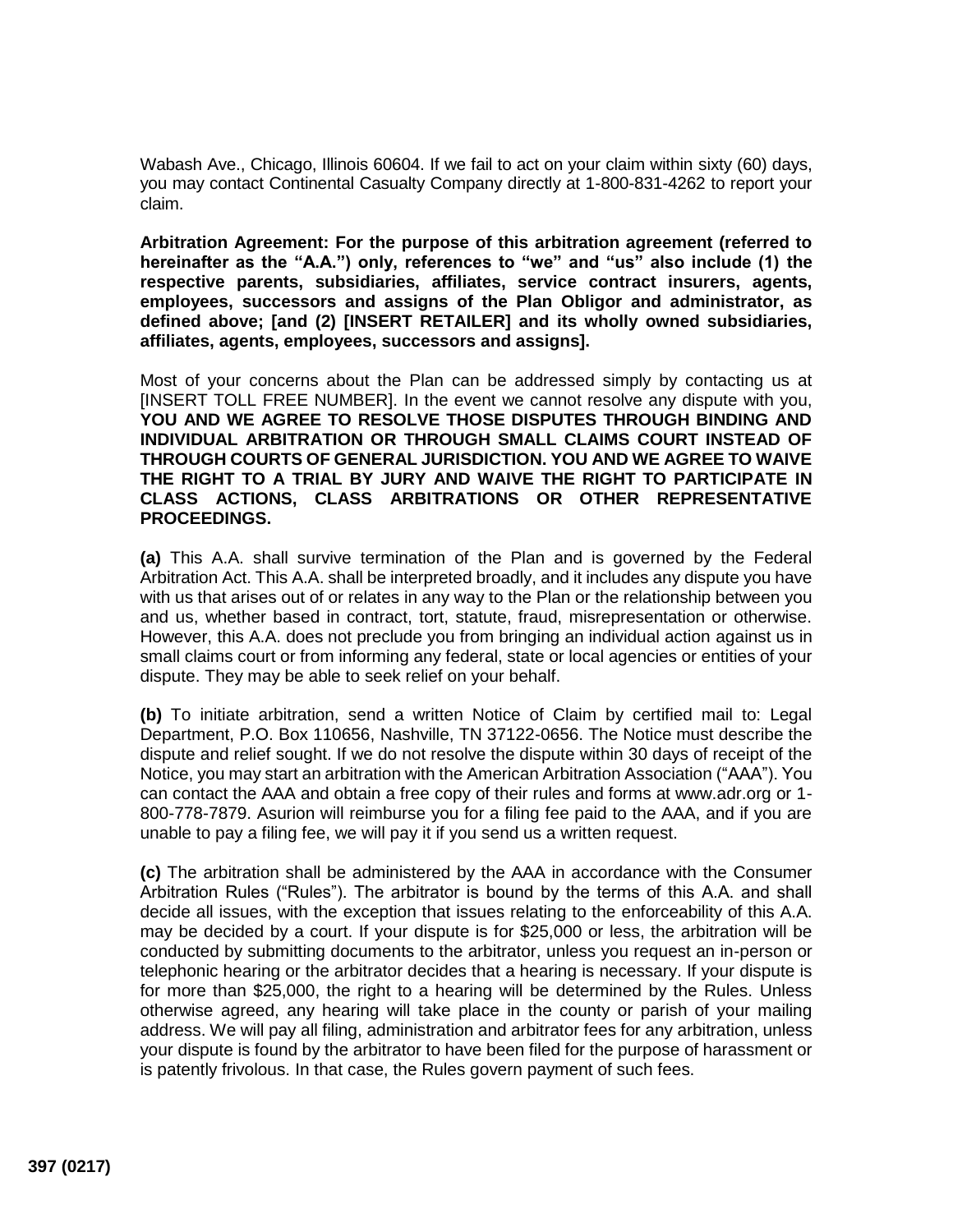**(d)** The arbitrator shall issue a decision including the facts and law supporting it. If the arbitrator finds in your favor and issues a damages award that is greater than the value of the last settlement we offered or if we made no settlement offer and the arbitrator awards you any damages, we will: (1) pay you the amount of the damages award or \$7,500, whichever is greater; and (2) pay the attorney's fees and expenses, if any, you reasonably incurred in the arbitration. While that right to fees and expenses is in addition to any right you may have under applicable law, you may not recover duplicate awards of fees and expenses. Asurion waives any right it may have under applicable law to recover attorney's fees and expenses from you if we prevail in the arbitration.

**(e)** If you seek declaratory or injunctive relief, that relief can be awarded only to the extent necessary to provide you relief. **YOU AND WE AGREE THAT EACH PARTY MAY BRING CLAIMS AGAINST THE OTHER ONLY IN AN INDIVIDUAL CAPACITY AND NOT IN A PURPORTED CLASS ACTION, CLASS ARBITRATION OR OTHER REPRESENTATIVE PROCEEDING.** Unless you and we agree otherwise, the arbitrator may not consolidate your dispute with any other person's dispute and may not preside over any form of representative proceeding. If this specific provision is found to be unenforceable, then the entirety of this A.A. shall be null and void.

## **State Variations**

The following state variations shall control if inconsistent with any other terms and conditions:

**Arizona Residents:** If your written notice of cancellation is received prior to the expiration of the term, we will not deduct the cost of any services received from your refund. The pre-existing condition exclusion does not apply to conditions occurring prior to the sale of the consumer product by the Obligor, its assignees, subcontractors and/or representatives. The Arbitration Agreement of this Plan does not preclude you from contacting the Consumer Protection Division of the A.D.O.I.

**California Residents:** For all products other than home appliances and home electronic products, the Cancellation provision is amended as follows: If the Plan is cancelled: (a) within sixty (60) days of the receipt of this Plan, you shall receive a full refund of the price paid for the Plan provided no service has been performed, or (b) after sixty (60) days, you will receive a pro rata refund, less the cost of any service received.

**Connecticut Residents:** The expiration date of this Plan shall automatically be extended by the duration that the product is in our custody while being repaired. In the event of a dispute with the administrator, you may contact The State of Connecticut, Insurance Department, PO Box 816, Hartford, CT 06142-0816, Attn: Consumer Affairs. The written complaint must contain a description of the dispute, the purchase price of the product, the cost of repair of the product and a copy of the Plan. The first sentence of the Cancellation section is deleted and replaced with the following: You can cancel this Plan at any time for any reason, including if the covered product is returned, sold, lost, stolen or destroyed, by surrendering it to the retailer from which you purchased this Plan during their store return policy, or at any time by emailing [INSERT WEBSITE] or by writing the administrator at: P.O. Box 1818, Sterling, VA 20167.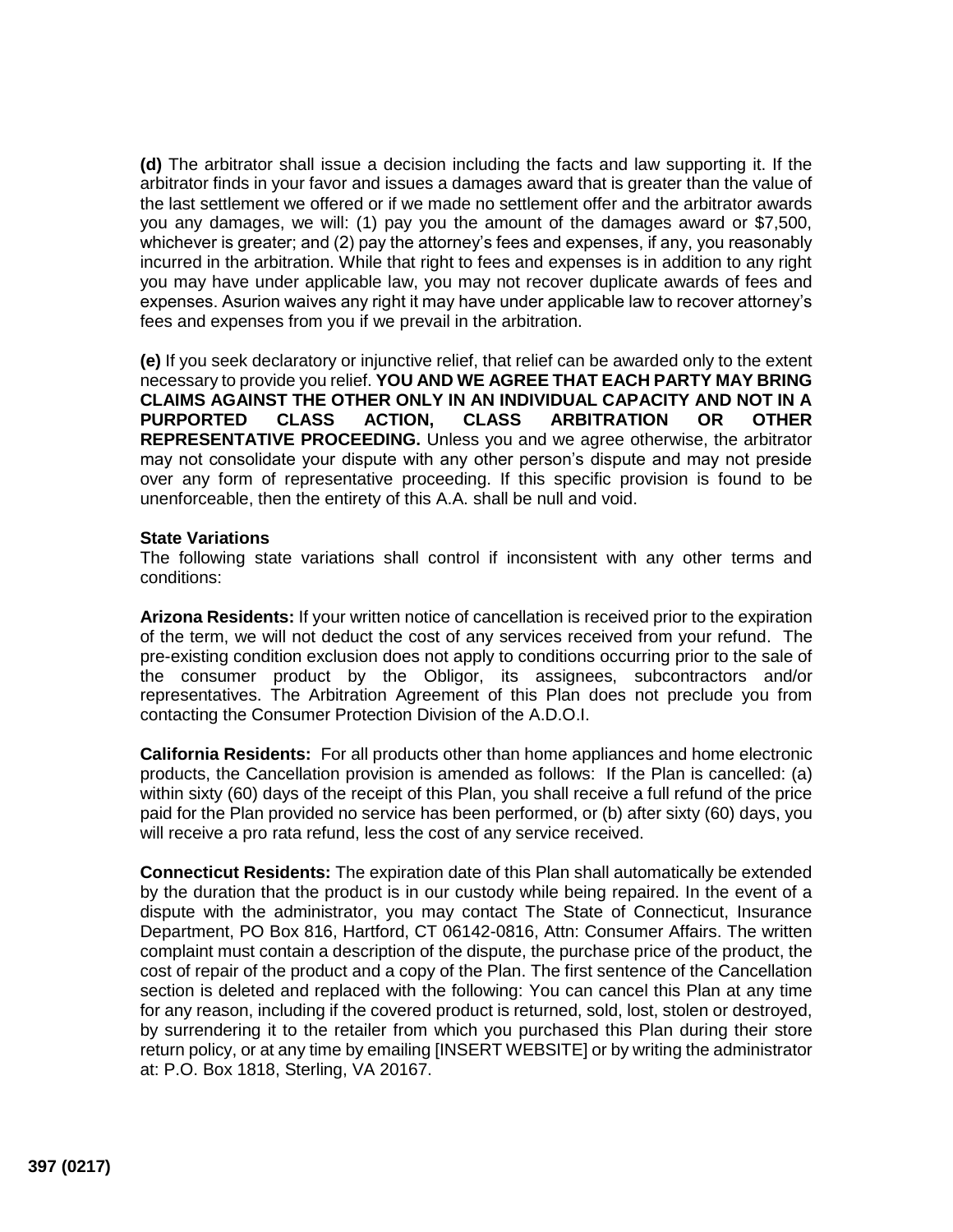**Florida Residents:** The rate charged for this Plan is not subject to regulation by the Florida Office of Insurance Regulation.

**Georgia Residents:** We may only cancel this Plan before the end of its term on the grounds of fraud, material misrepresentation, or failure to pay the amount due. The cancellation shall be in writing and shall conform to the requirements of Code 33-24-44. If this Plan is cancelled prior to the expiration of its term, we will not deduct the cost of any services received from your refund. This Plan excludes coverage for incidental and consequential damages and pre-existing conditions only to the extent such damages or conditions are known to you or reasonably should have been known to you. As stated in the arbitration agreement provision of this Plan, either party may bring an individual action in small claims court. The arbitration agreement provision of this Plan does not preclude you from bringing issues to the attention of federal, state, or local agencies or entities of your dispute. Such agencies or entities may be able to seek relief on your behalf. You and we agree to waive the right to a trial by jury and to participate in class actions, class arbitrations or other representative proceedings. Nothing contained in the arbitration provision shall affect your right to file a direct claim under the terms of this Plan against Continental Casualty Company pursuant to O.C.G.A. 33-7-6.

**Nevada Residents:** If we fail to pay the cancellation refund as stated in the Cancellation provision, the penalty will be ten percent (10%) of the purchase price for each thirty (30) day period or portion thereof that the refund and any accrued penalties remain unpaid. If this Plan has been in force for a period of seventy (70) days, we may only cancel before the expiration of the Plan term due to the following reasons: (1) You engage in fraud or material misrepresentation in obtaining this Plan or in filing a claim for service under this Plan; (2) You commit any act, omission, or violation of any terms of this Plan after the effective date of this Plan which substantially and materially increases the service required under this Plan; or (3) Any material change in the nature or extent of the required service or repair, including unauthorized service or repair, which occurs after the effective date of this Plan and causes the required service or repair to be substantially and materially increased beyond that contemplated at the time this Plan was purchased or last renewed. If this Plan is cancelled, we will not deduct the cost of any services received from your refund. The following sentence is added to Item (9) in the What Is Not Covered section: IF THE PRODUCT IS MODIFIED OR ALTERED WITHOUT OUR AUTHORIZATION, WE WILL ONLY PROVIDE APPLICABLE COVERAGE THAT IS NOT RELATED TO THE UNAUTHORIZED MODIFICATION OR ALTERATION OR ANY DAMAGES ARISING THEREFROM, UNLESS SUCH COVERAGE IS OTHERWISE EXCLUDED BY THIS PLAN.

**New Hampshire Residents:** Contact us at [INSERT TOLL FREE NUMBER] with, questions, concerns, or complaints about the program. In the event you do not receive satisfaction under this Plan, you may contact the State of New Hampshire Insurance Department, 21 South Fruit Street, Suite 14, Concord, New Hampshire 03301, telephone number: 1-603-271-2261. The arbitration agreement provision of this Plan is subject to RSA 542.

**New Mexico Residents:** If this Plan has been in force for a period of seventy (70) days, we may not cancel before the expiration of the Plan term or one (1) year, whichever occurs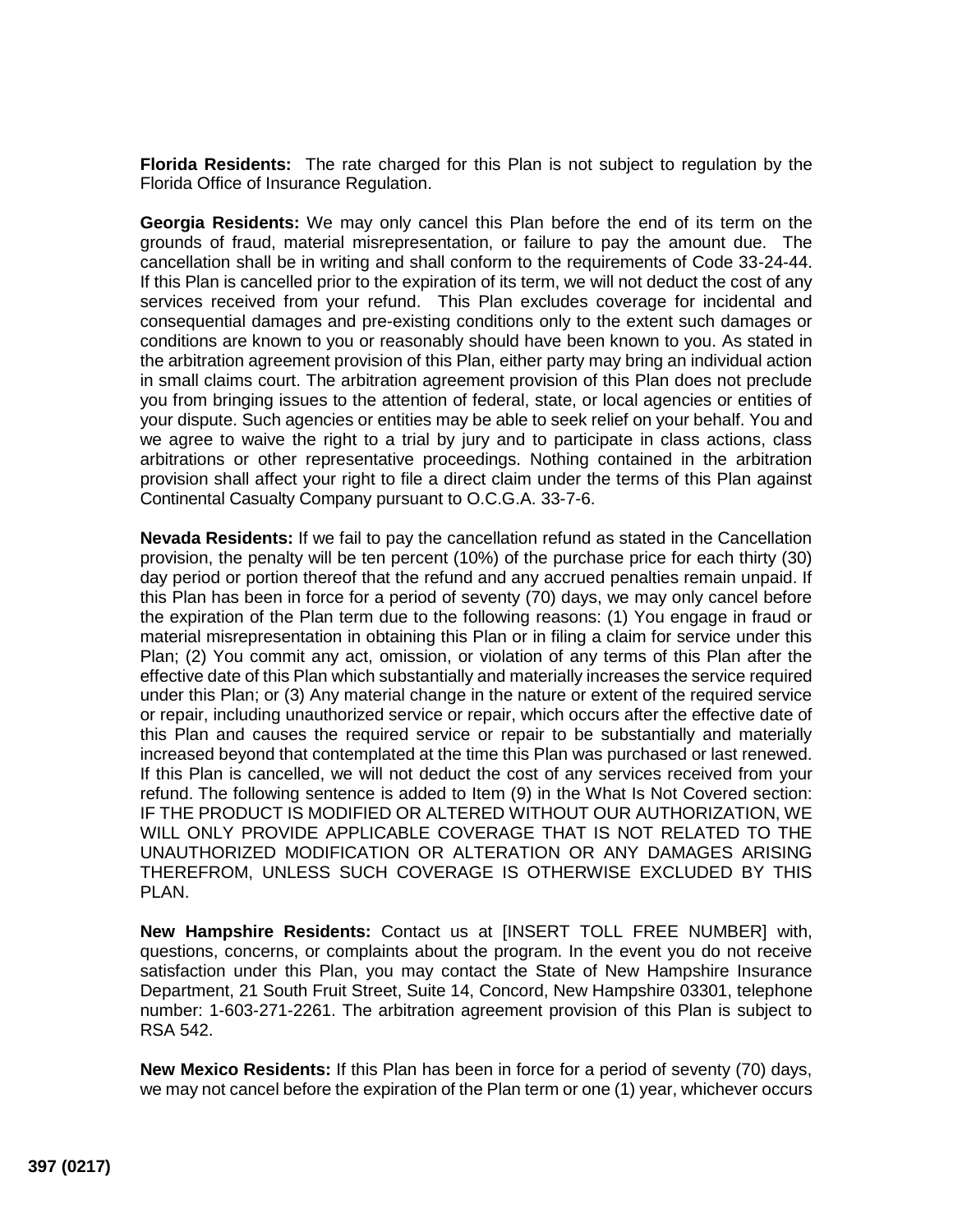first, unless: (1) you fail to pay any amount due; (2) you are convicted of a crime which results in an increase in the service required under the Plan; (3) you engage in fraud or material misrepresentation in obtaining this Plan; (4) you commit any act, omission, or violation of any terms of this Plan after the effective date of this Plan which substantially and materially increase the service required under this Plan; or (5) any material change in the nature or extent of the required service or repair occurs after the effective date of this Plan and causes the required service or repair to be substantially and materially increased beyond that contemplated at the time you purchased this Plan.

**North Carolina Residents:** The purchase of this Plan is not required either to purchase or to obtain financing for the product.

**Oklahoma Residents:** Coverage afforded under this Plan is not guaranteed by the Oklahoma Insurance Guaranty Association. Oklahoma service warranty statutes do not apply to commercial use references in this Plan. Oklahoma license number: 862590.

**Oregon Residents:** The arbitration agreement provision of this Plan is amended to add the following: Any award rendered in accordance with this Plan's arbitration agreement shall be a nonbinding award against you, provided that you reject the arbitration decision in writing to us within forty-five (45) days of the arbitrator's award. Under no circumstances shall a legal proceeding be filed in a federal, state or local court until such time as both you and we obtain an arbitration award pursuant to this arbitration agreement. This arbitration agreement does not require you to waive your right to a jury trial in any individual legal proceeding you may file. Any arbitration occurring under this Plan shall be administered in accordance with the Arbitration Rules unless any procedural requirement of the Arbitration Rules is inconsistent with the Oregon Uniform Arbitration Act, in which case the Oregon Uniform Arbitration Act shall control as to such procedural requirement.

**South Carolina Residents:** Contact us at [INSERT TOLL FREE NUMBER] with questions, concerns, or complaints about the program. In the event you do not receive satisfaction under this Plan, complaints or questions about this program may be directed to the SC Department of Insurance, P.O. Box 100105, Columbia, SC 29202-3105, (800) 768-3467.

**Texas Residents:** If you purchased this Plan in Texas, unresolved complaints concerning us or questions concerning our registration of a service Plan provider may be addressed to the Texas Department of Licensing and Regulation, P.O. Box 12157, Austin, Texas 78711, telephone number 1-512-463-6599 or 1-800-803-9202. You may apply for reimbursement directly to the insurer if a refund or credit is not paid before the forty-sixth  $(46<sup>th</sup>)$  day after the date on which the Plan is returned us. Texas license number: 116

**Utah Residents: NOTICE. This plan is subject to limited regulation by the Utah Insurance Department. To file a complaint, contact the Utah Insurance Department.**  Coverage afforded under this Plan is not guaranteed by the Utah Property and Casualty Guarantee Association. The fourth sentence in the Cancellation section is replaced with the following: This Plan may be cancelled by us or the administrator prior to the expiration of the term for: (i) material misrepresentation or substantial breaches of contractual duties, conditions, or warranties, by notifying you in writing at least thirty (30) days prior to the